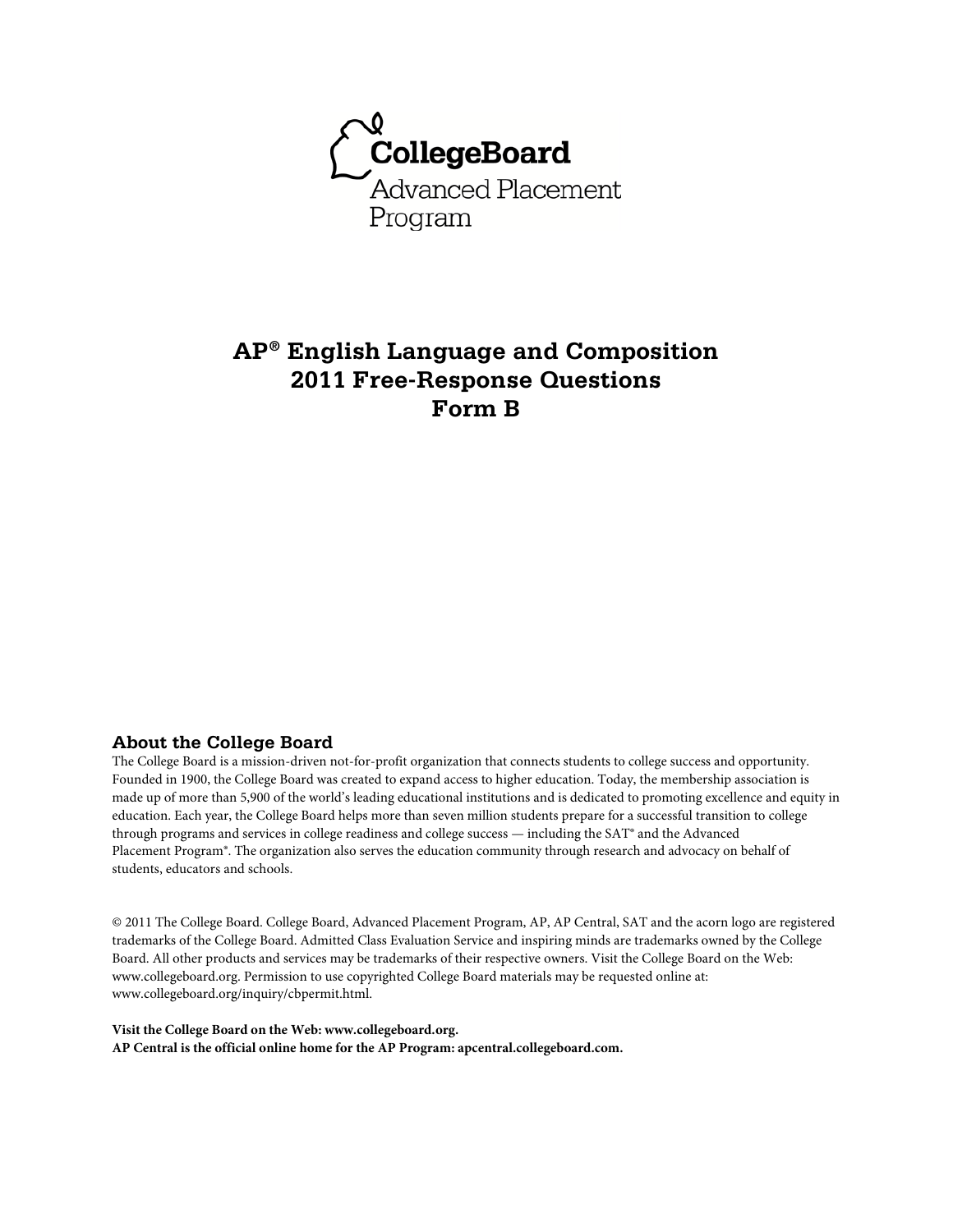# **ENGLISH LANGUAGE AND COMPOSITION SECTION II Total time—2 hours**

### **Question 1**

(Suggested time—40 minutes. This question counts for one-third of the total essay section score.)

Green living (practices that promote the conservation and wise use of natural resources) has become a topic of discussion in many parts of the world today. With changes in the availability and cost of natural resources, many people are discussing whether conservation should be required of all citizens.

Carefully read the following six sources, including the introductory information for each source. Then synthesize information from at least three of the sources and incorporate it into a coherent, well-written essay that develops a position on the extent to which government should be responsible for fostering green practices.

Make sure that your argument is central; use the sources to illustrate and support your reasoning. Avoid merely summarizing the sources. Indicate clearly which sources you are drawing from, whether through direct quotation, paraphrase, or summary. You may cite the sources as Source A, Source B, etc., or by using the descriptions in parentheses.

Source A (Winters) Source B (Webber) Source C (Friedman) Source D (Samuelson) Source E (graph) Source F ("Energy Savers")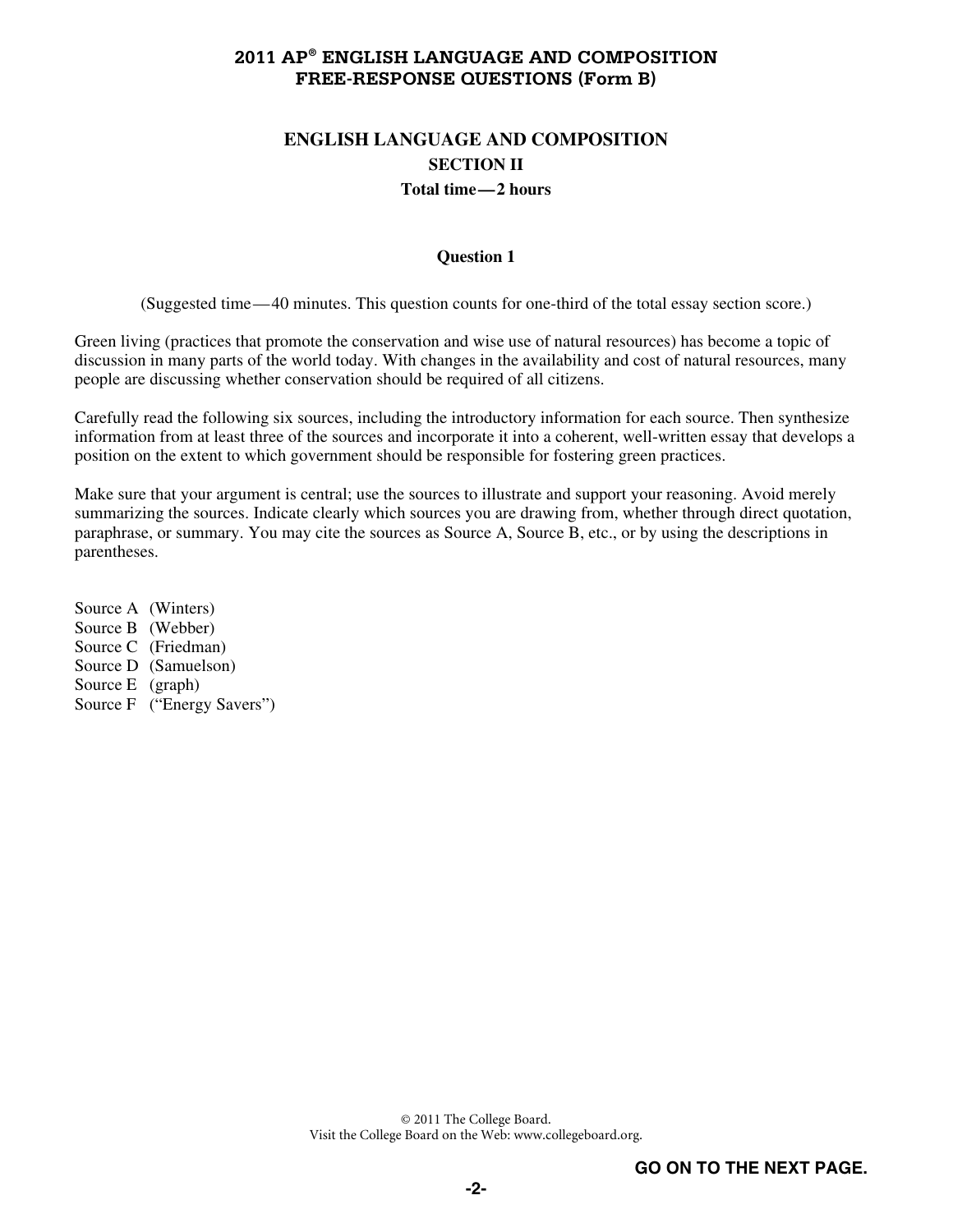### **Source A**

Winters, Sevastian. "The Pros and Cons of the United States 'Going Green': Is Environmental Consciousness Really All Good?" *Associated Content*. Associated Content, Inc., 3 Aug. 2009. Web. 18 Aug. 2009.

*The following is excerpted from an online article about the United States going green.* 

Note: The article by Sevastian Winters does not appear on this website due to copyright constraints.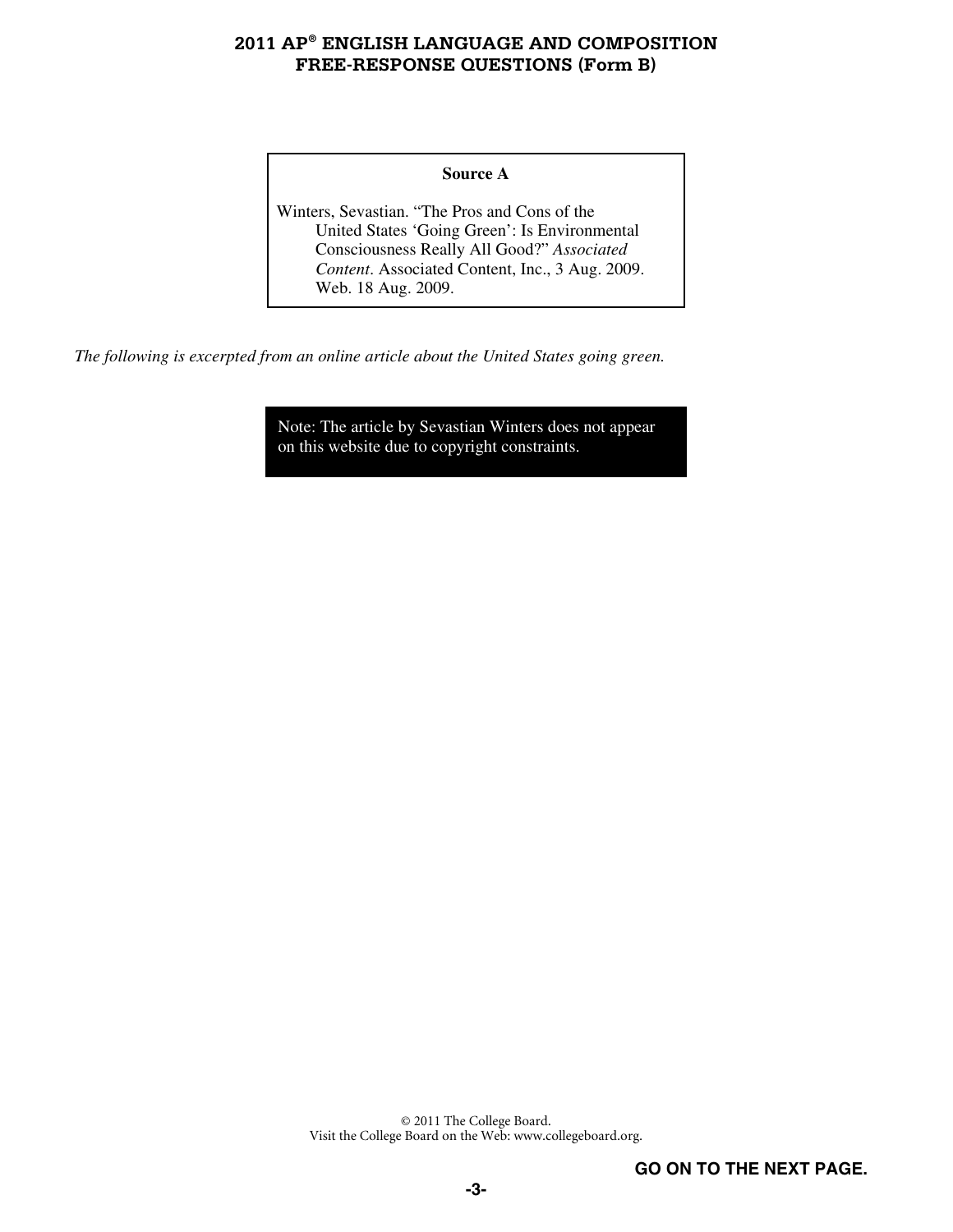#### **Source B**

Webber, Alan M. "U.S. Could Learn a Thing or Two from Singapore." Editorial. *USA Today*. USA Today, 14 Aug. 2006. Web. 17 Aug. 2009.

*The following is excerpted from an online editorial in a national newspaper.* 

It's time to take . . . a look at how Singapore's transportation policymakers deal with the tyranny of the automobile.

Start with Singapore's general approach to every policy issue. The overarching premise is that the government intends to run the country with a business-driven perspective. That's an idea you'd think would appeal to President Bush, America's first MBA chief executive. . . .

So what is it that the Singaporean government has crafted as its comprehensive policy approach to the auto? The first thing you need to know is, if you want to buy a car in Singapore, you first must buy a permit to buy a car. . . . The current price is roughly \$10,000 for a midsize car. And here's the policy kicker: The money goes into supporting an efficient, highly developed mass transit system, which today handles about 4 million rides per day, compared with 3 million daily private auto trips.

Taxes are the other energy-conserving measure adopted by the Singaporean government. In particular, car buyers pay an annual tax that specifically punishes high-powered, gas-guzzling engines. But for every stick there's a carrot: The government awards a lump sum tax rebate of 40% of the price of a vehicle to Singaporeans who opt for hybrids. As any public policy wonk will tell you, tax policy is public policy. In the case of Singapore, the policy message is clear: Gasoline is scarce and expensive—and likely only to become more so. Tax policies that encourage conservation and punish waste just make sense. . . .

These are just a few of the thoughtfully aligned policy incentives adopted in Singapore. More important, perhaps, Singapore is only one of many places in the world that is making energy conservation and auto management a priority. Just as globalization has made American companies learn from other businesses around the world, so the opportunity exists for mayors, governors and even members of Congress and White House officials to learn from more advanced, more adventurous nations.

"U.S. Could Learn a Thing or Two from Singapore" by Alan Webber, copyright © 2006 by Alan Webber. Used by permission of the author.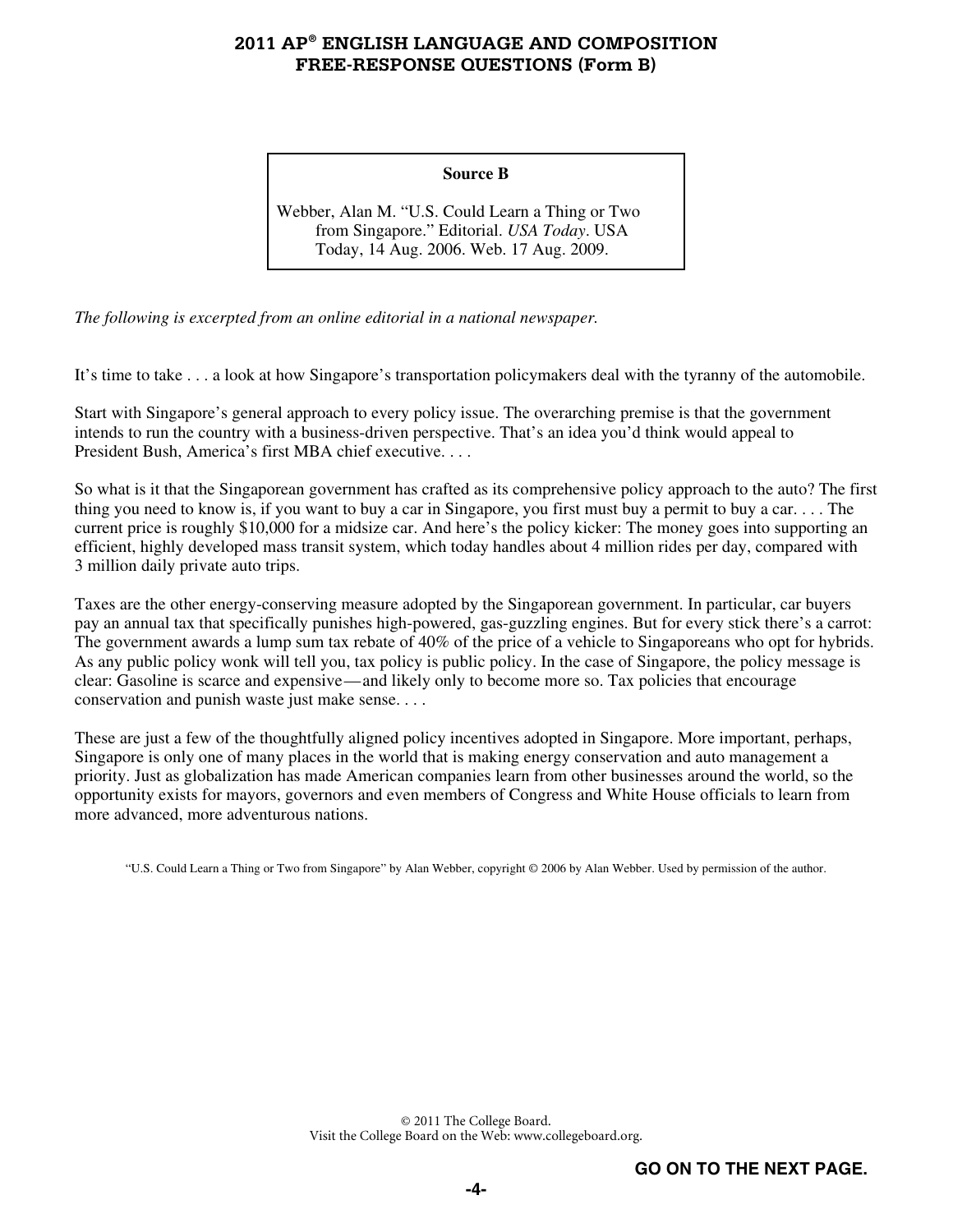#### **Source C**

Friedman, Thomas L. *Hot, Flat, and Crowded: Why We Need a Green Revolution—and How It Can Renew America*. New York: Farrar, 2008. Print.

*The following is excerpted from a book about the need for a green revolution.* 

America has a problem and the world has a problem. America's problem is that it has lost its way in recent years partly because of 9/11 and partly because of the bad habits that we have let build up over the last three decades, bad habits that have weakened our society's ability and willingness to take on big challenges.

The world also has a problem: It is getting *hot*, *flat*, *and crowded*. That is, global warming, the stunning rise of middle classes all over the world, and rapid population growth have converged in a way that could make our planet dangerously unstable. In particular, the convergence of hot, flat, and crowded is tightening energy supplies, intensifying the extinction of plants and animals, deepening energy poverty, strengthening petro-dictatorship, and accelerating climate change. How we address these interwoven global trends will determine a lot about the quality of life on earth in the twenty-first century.

I am convinced that the best way for America to solve its big problem—the best way for America to get its "groove" back—is for us to take the lead in solving the world's big problem. In a world that is getting hot, flat, and crowded, the task of creating the tools, systems, energy sources, and ethics that will allow the planet to grow in cleaner, more sustainable ways is going to be the biggest challenge of our lifetime.

But this challenge is actually an opportunity for America. If we take it on, it will revive America at home, reconnect America abroad, and retool America for tomorrow. America is always at its most powerful and most influential when it is combining innovation and inspiration, wealth-building and dignity-building, the quest for big profits and the tackling of big problems. When we do just one, we are less than the sum of our parts. When we do both, we are greater than the sum of our parts—much greater.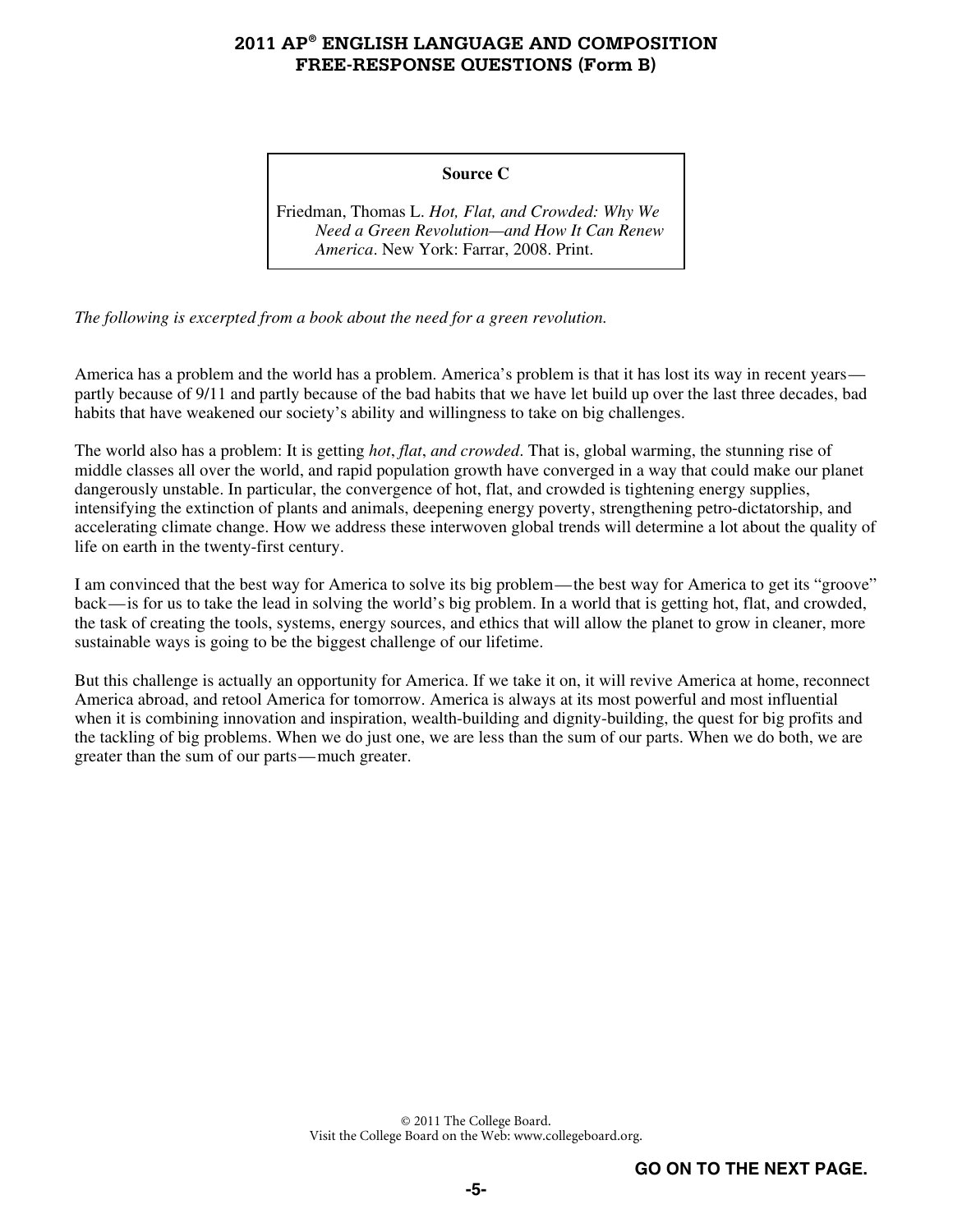#### **Source D**

Samuelson, Robert J. "Selling the Green Economy." *Washington Post*. The Washington Post Company, 27 Apr. 2009. Web. 18 Aug. 2009.

*The following is excerpted from an online article in a national newspaper.* 

Few things are more appealing in politics than something for nothing. As Congress begins considering anti-globalwarming legislation, environmentalists hold out precisely that tantalizing prospect: We can conquer global warming at virtually no cost. Here's a typical claim, from the Environmental Defense Fund (EDF):

"For about a dime a day [per person], we can solve climate change, invest in a clean energy future, and save billions in imported oil."

This sounds too good to be true, because it is. . . . The claims of the Environmental Defense Fund and other environmentalists . . . rely on economic simulations by "general equilibrium" models. An Environmental Protection Agency study put the cost as low as \$98 per household a year, because high energy prices are partly offset by government rebates. With 2.5 people in the average household, that's roughly 11 cents a day per person.

The trouble is that these models embody wildly unrealistic assumptions: There are no business cycles; the economy is always at "full employment"; strong growth is assumed, based on past growth rates; the economy automatically accommodates major changes—if fossil fuel prices rise (as they would under anti-global-warming laws), consumers quickly use less and new supplies of "clean energy" magically materialize.

There's no problem and costs are low, because the models say so. But the real world, of course, is different....

Countless practical difficulties would arise in trying to wean the U.S. economy from today's fossil fuels. One estimate done by economists at the Massachusetts Institute of Technology found that meeting most transportation needs in 2050 with locally produced biofuels would require "500 million acres of U.S. land—more than the total of current U.S. cropland." America would have to become a net food importer. . . .

The selling of the green economy involves much economic make-believe. Environmentalists not only maximize the dangers of global warming—from rising sea levels to advancing tropical diseases—they also minimize the costs of dealing with it. Actually, no one involved in this debate really knows what the consequences or costs might be. All are inferred from models of uncertain reliability.

From The Washington Post, © 04/27/2009 The Washington Post. All rights reserved. Used by permission and protected by the Copyright Laws of the United States. The printing, copying, redistribution, or retransmission of the Material without express written permission is prohibited.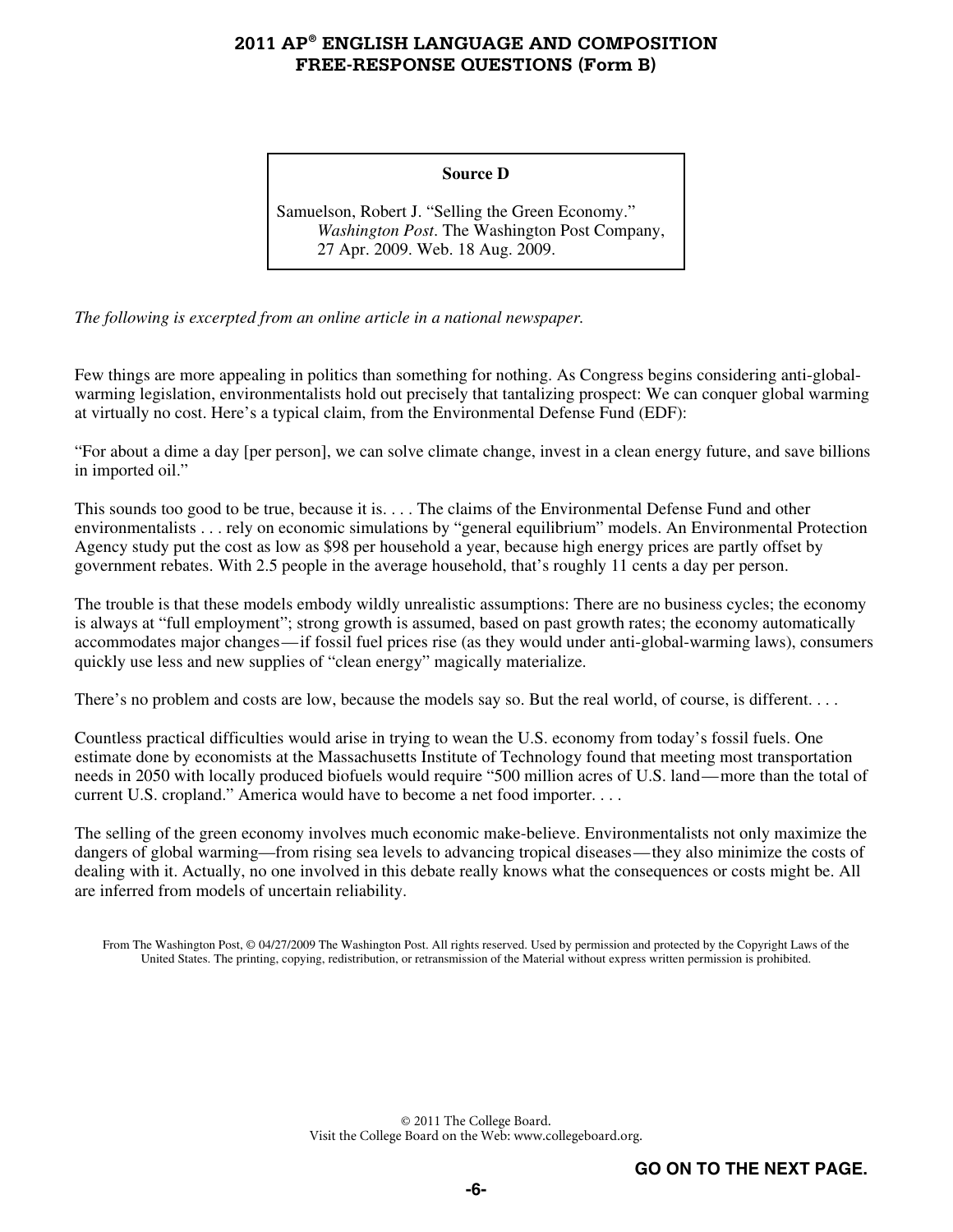#### **Source E**

Rheault, Magali. "In Top Polluting Nations, Efforts to Live 'Green' Vary." *Gallup*. Gallup, Inc., 22 Apr. 2008. Web. 18 Aug. 2009.

*The following is excerpted from an article on the results of polls on environmental awareness conducted in 2007.* 

According to the Energy Information Administration, the United States, China, Russia, Japan, and India together account for 54% of the world's total carbon dioxide emissions, which represent the largest share of man-made greenhouse gases. Gallup Polls conducted in 2007 show that American and Japanese residents express the highest levels of environmental stewardship.



Which of these, if any, have you done in the past year? Percentage of respondents who say "yes, have done"

Copyright © 2008 GALLUP. Reprinted with permission. All Rights Reserved.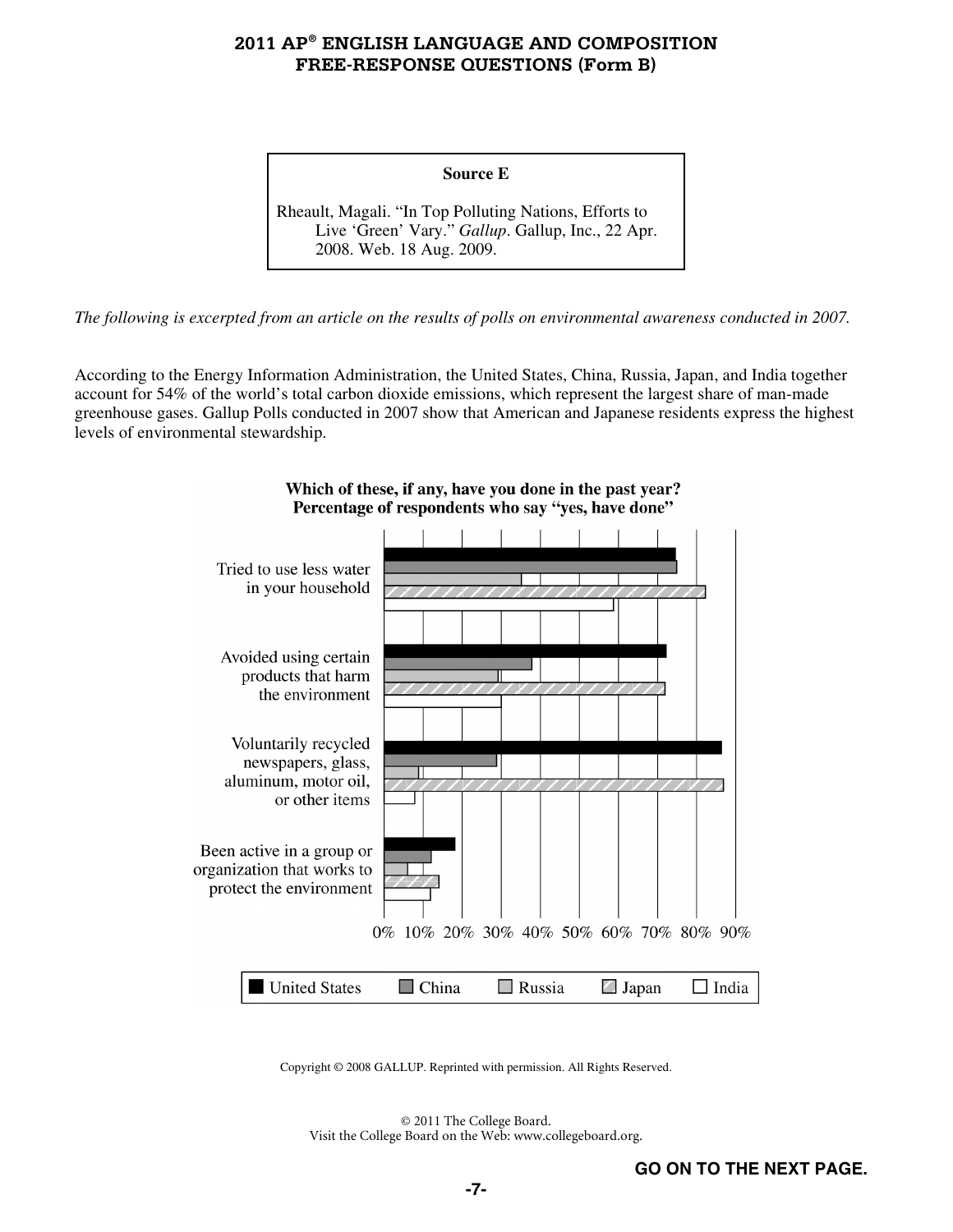#### **Source F**

United States. Department of Energy. Office of Energy Efficiency and Renewable Energy. *Energy Savers Booklet: Tips on Saving Energy & Money at Home*. 6 Aug. 2009. Web. 18 Aug. 2009.

*The following is excerpted from a Web site published by the United States Department of Energy*.

Did you know that the typical U.S. family spends about \$1,900 a year on home utility bills? Unfortunately, a large portion of that energy is wasted. And each year, electricity generated by fossil fuels for a single home puts more carbon dioxide into the air than two average cars. And as for the road, transportation accounts for 67% of all U.S. oil consumption. The good news is that there is a lot you can do to save energy and money at home and in your car. Start making small changes today.

- Install a programmable thermostat to keep your house comfortably warm in the winter and comfortably cool in the summer.
- Use compact fluorescent light bulbs with the ENERGY STAR® label.
- Air dry dishes instead of using your dishwasher's drying cycle.
- Turn off your computer and monitor when not in use.
- Plug home electronics, such as TVs and DVD players, into power strips; turn the power strips off when the equipment is not in use (TVs and DVDs in standby mode still use several watts of power).
- Lower the thermostat on your hot water heater to 120°F.
- Take short showers instead of baths.
- Wash only full loads of dishes and clothes.
- Drive sensibly. Aggressive driving (speeding, rapid acceleration and braking) wastes gasoline.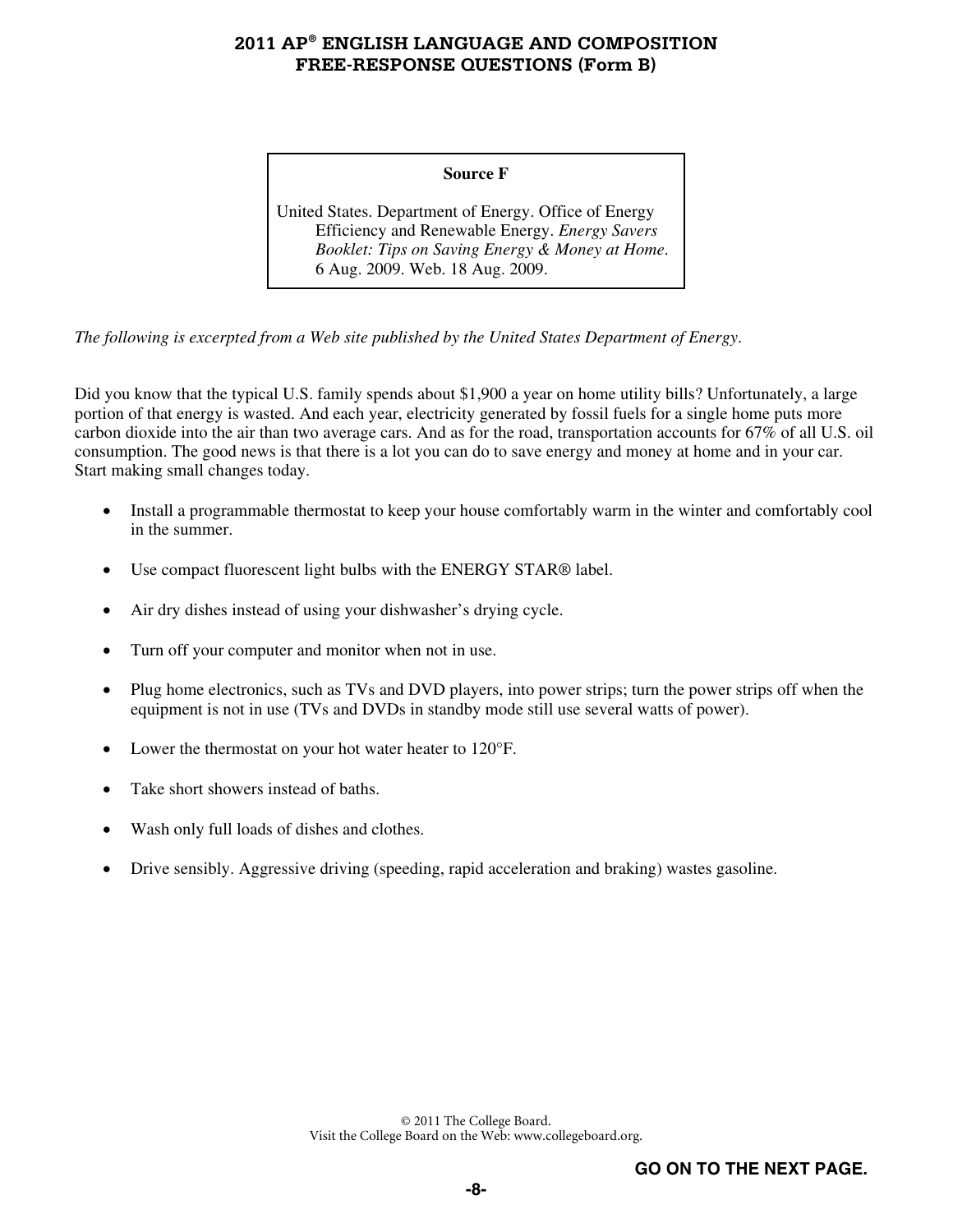#### **Question 2**

(Suggested time—40 minutes. This question counts for one-third of the total essay section score.)

The letter below was written by Samuel Johnson in response to a woman who had asked him to obtain the archbishop of Canterbury's patronage to have her son sent to the university. Read the letter carefully. Then write an essay in which you analyze how Johnson crafts his denial of the woman's request.

#### MADAM,

I hope you will believe that my delay in answering your letter could proceed only from my unwillingness to destroy any hope that you had formed. Hope is itself a

- species of happiness, and, perhaps, the chief happiness *Line5* which this world affords: but, like all other pleasures immoderately enjoyed, the excesses of hope must be expiated by pain; and expectations improperly indulged, must end in disappointment. If it be asked, what is the improper expectation which it is dangerous to indulge,
- *10* experience will quickly answer, that it is such expectation as is dictated not by reason, but by desire; expectation raised, not by the common occurrences of life, but by the wants of the expectant; an expectation that requires the common course of things to be changed, *15* and the general rules of action to be broken.
- When you made your request to me, you should have considered, Madam, what you were asking. You ask me to solicit a great man, to whom I never spoke, for a young person whom I had never seen, upon a
- *20* supposition which I had no means of knowing to be true. There is no reason why, amongst all the great, I should chuse\* to supplicate the Archbishop, nor why, among all the possible objects of his bounty, the Archbishop should chuse your son. I know, Madam, how unwillingly
- *25* conviction is admitted, when interest opposes it; but surely, Madam, you must allow, that there is no reason why that should be done by me, which every other man may do with equal reason, and which, indeed, no man can do properly, without some very particular relation
- *30* both to the Archbishop and to you. If I could help you in this exigence by any proper means, it would give me pleasure: but this proposal is so very remote from usual methods, that I cannot comply with it, but at the risk of such answer and suspicions as I believe you do not wish *35* me to undergo.

I have seen your son this morning; he seems a pretty youth, and will, perhaps, find some better friend than I can procure him; but though he should at last miss the University, he may still be wise, useful, and happy.

June 8, 1762

\*choose